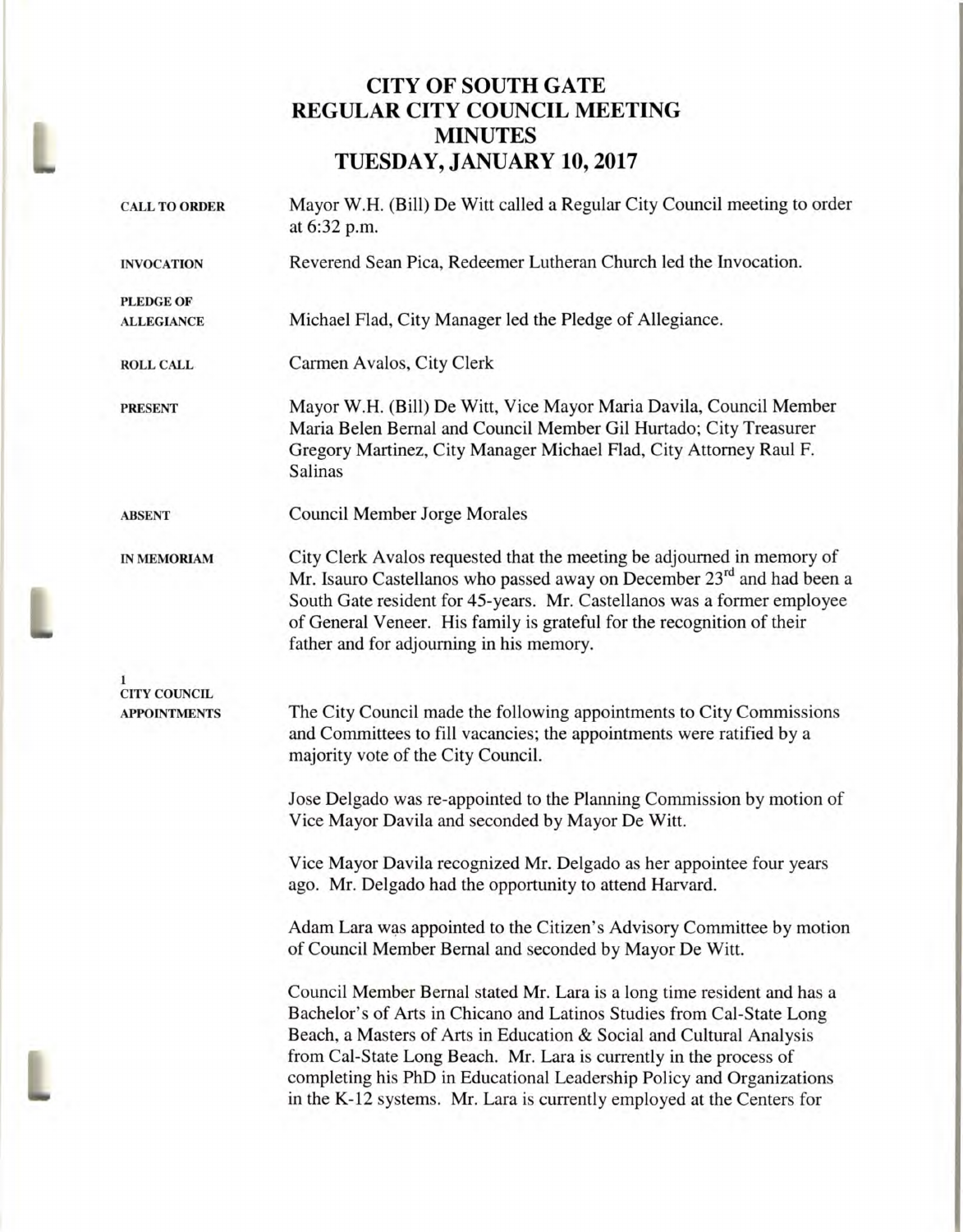## 1 CITY COUNCIL

APPOINTMENTS CONT'D Community Engagement at Cal-State Long Beach. He served on the Youth Commission and is a School Board Member at the local St. Helen's Catholic Church.

> Jerry Guevara was appointed to the Planning Commission by motion of Council Member Bernal and seconded by Council Member Hurtado.

Council Member Bernal stated Mr. Guevara is a former City of South Gate employee as an Assistant Planner and is currently working for the City of Santa Ana as an Assistant Planner. Mr. Guevara holds a Bachelors in Urban and Regional Planning.

# COMMENTS FROM

THE AUDIENCE Virginia Johnson, 5751 McKinley Avenue mentioned PWS Laundry Mat is implementing a Marconi Appliance Parts and not a coffee shop or other community themed retail establishment. She is not if favor of having alcohol at the movie theater in El Paseo.

> Ms. Johnson stated that "Coloring for Adults" is every Tuesday at 6:30 p.m. and Smart Gardening Program on Saturday, February  $4<sup>th</sup>$  from 1:30 p.m. to 2:30 p.m. at the Hollydale Library.

Adolfo Varas, 3375 Wisconsin Avenue highlighted two events (Thanksgiving Turkey Drive and Toy Giveaway) and asked Council to recognize the volunteers. Mr. Varas also recognized Director for Central Basin Leticia Vasquez, City Clerk Carmen Avalos and City Treasurer Greg Martinez.

Nick Godoy, 8611 San Gabriel Avenue is concerned about the gravel causing possible liability to City and issues of enforcement on City streets.

Lillian Linares, 8955 Hildreth Avenue thanked Council for closing the street during the holydays. Ms. Linares inquired about a resolution or an upcoming meeting regarding traffic congestion.

Gilbert representing Victory Outreach highlighted some thoughts in finding another way out of drugs and support for people. The organization supports the police department, community and City staff. They offer free services. They would like to plan an event at South Gate Park. It will be a drama called "The Last Blast Drama."

Jenny Perez, 10319 Bowman Avenue thanked Council and City staff for their civil service and hard work in the community. Ms. Perez hopes the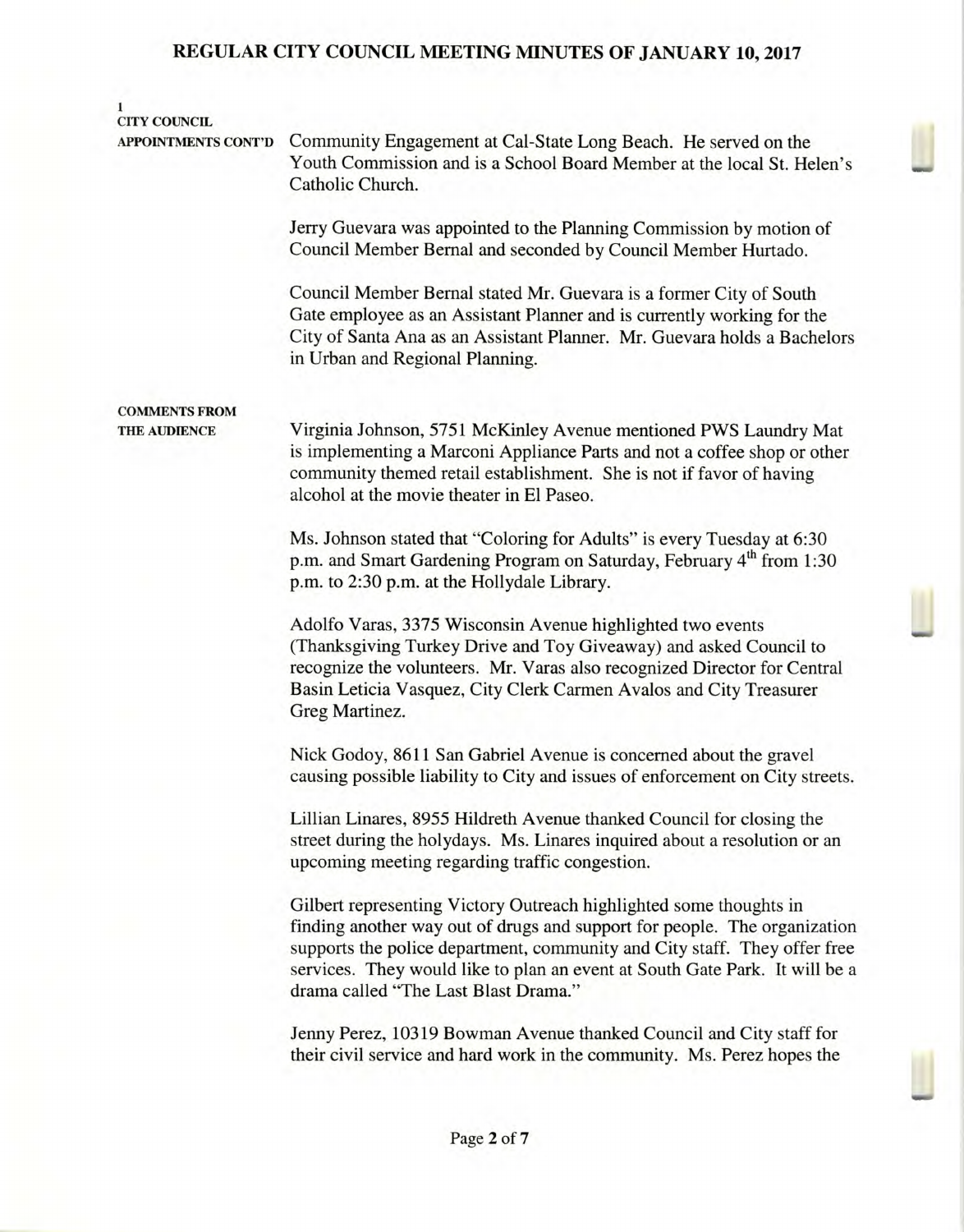|  | <b>COMMENTS FROM</b><br><b>THE AUDIENCE</b> |                                                                                                                                                                                                                                                                                                                                                                                                                  |
|--|---------------------------------------------|------------------------------------------------------------------------------------------------------------------------------------------------------------------------------------------------------------------------------------------------------------------------------------------------------------------------------------------------------------------------------------------------------------------|
|  | <b>CONT'D</b>                               | City will unite and not allow a certain person that was on the closed<br>session agenda to create havoc in the City again.                                                                                                                                                                                                                                                                                       |
|  | <b>RECESS</b>                               | The City Council recessed at 7:03 p.m., and reconvened at<br>$p.m.,$ with four $(4)$<br>Members of Council present.                                                                                                                                                                                                                                                                                              |
|  | <b>REPORTS AND COMMENTS</b>                 |                                                                                                                                                                                                                                                                                                                                                                                                                  |
|  | <b>FROM CITY OFFICIALS</b>                  | Arturo Cervantes, Director of Public Works provided updates on City<br>projects.                                                                                                                                                                                                                                                                                                                                 |
|  |                                             | Paul Adams, Director of Parks & Recreation stated that on Monday,<br>January 23 <sup>rd</sup> will be having a ribbon cutting and dedication ceremony for<br>the new State Street Park at 2:00 p.m.                                                                                                                                                                                                              |
|  |                                             | Joe Perez, Director of Community Development had nothing to report.                                                                                                                                                                                                                                                                                                                                              |
|  |                                             | Nellie Cobos, Deputy Director of Administrative Services/Human<br>Resources & Risk Manager on behalf of Jackie Acosta, Director of<br>Administrative Services had nothing to report.                                                                                                                                                                                                                             |
|  |                                             | Randy Davis, Chief of Police stated the CERT training (Community<br>Emergency Response Training) for citizens are scheduled for this<br>Saturday.                                                                                                                                                                                                                                                                |
|  |                                             | Mike Flad, City Manager had nothing to report.                                                                                                                                                                                                                                                                                                                                                                   |
|  |                                             | Raul F. Salinas, City Attorney reminded the public that the Council is<br>limited by what they can say and response because it is not on the agenda.                                                                                                                                                                                                                                                             |
|  |                                             | Carmen Avalos, City Clerk attended the City Clerk Summit at the LA<br>County Registrar-Recorder's Office regarding the upcoming March<br>election. Senate Bills 415 and 450 were addressed at the summit. The<br>City will have an election ballot drop-off box in City Hall. She will also<br>be attending another meeting on Thursday in regards to the City's<br>preparation of the March election & updates. |
|  |                                             | City Clerk Avalos was invited to attend a neighborhood watch meeting<br>over on Firestone Plaza before Christmas regarding parking issues. She<br>provided information regarding preferential parking.                                                                                                                                                                                                           |
|  |                                             | City Clerk Avalos thanked Mr. Varas for presenting certificates to many<br>volunteers for contributing their time during Thanksgiving and Christmas.                                                                                                                                                                                                                                                             |
|  |                                             | Gregory Martinez, City Treasurer stated that he will not be attending the<br>next Council Meeting because he will be participating in the 2017 Greater                                                                                                                                                                                                                                                           |
|  |                                             |                                                                                                                                                                                                                                                                                                                                                                                                                  |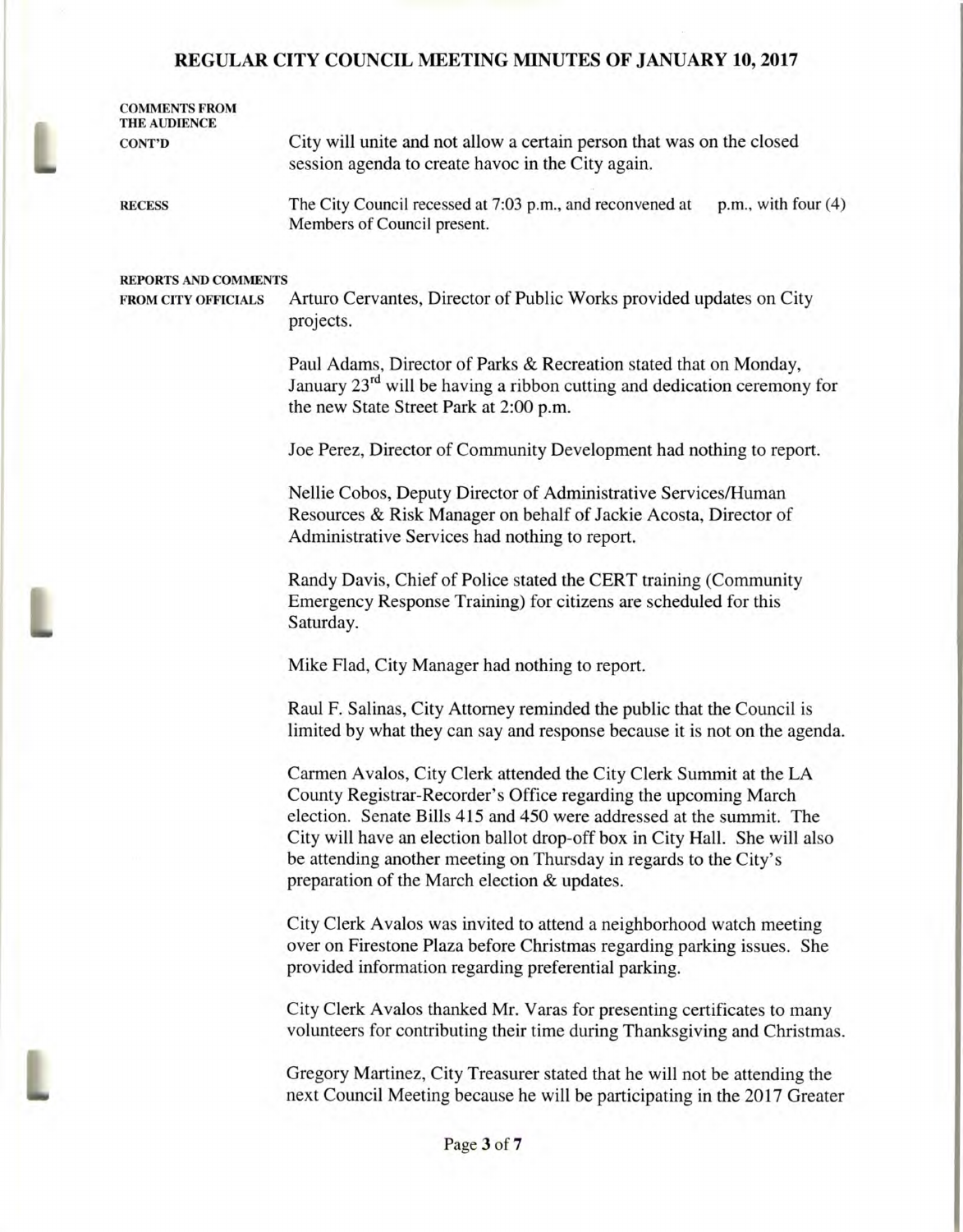#### REPORTS AND COMMENTS FROM CITY OFFICIALS

CONT'D Los Angeles Homeless Street Count. He thanked City staff for their help, and is reaching out to the community because volunteers are needed.

> Treasurer Martinez mentioned a Ca1PERS report came out for the first time in 85 years that Ca1PERS cutback on employee retirement benefits due to a City that pulled out of the Ca1PERS system about three years ago.

> Council Member Bernal had an opportunity to tour some housing developments that PacVentures has developed in Gardena & Long Beach. She and Mayor De Witt had an opportunity to meet with the staff of School Board Member Ref Rodriguez before the Christmas break. Council Member Bernal asked staff to focus on customer service

Council Member Hurtado appreciates City Treasurer Martinez being involved in the Homeless Count. He mentioned a parcel tax might be on the ballot in March to assist the homeless issue.

Council Member Hurtado was asked if it is legal to park on an actual corner because it is not painted red.

Vice Mayor Davila stated that the Board of Supervisors had a presentation from the Sheriff's Department and the Superintendant of Schools regarding the immigration issue and would like to the outcome of that presentation.

Mayor De Witt explained that the Homeless Count is like the Census. People need to be counted so the cities can receive federal monies. He will be returning the Mayor's Football Trophy to the City of Bell because the South Gate High School Football Team defaulted on the game.

Mayor De Witt stated that the Director of Administrative Services provided CalPers information to him and City Manager.

Mayor De Witt enjoyed the Rose Bowl game. He went to the mountains to check-out the water supply for the cities and stated that the water supply will be better this year.

CONSENT CALENDAR Mayor De Witt asked if any member of the City Council, City staff or the public wished to remove or pull an item from the Consent Calendar. There was no request from City staff or the public to remove any items on the consent calendar. Council Member Bernal requested to pull item 5.

> Agenda Items 2, 3, 4, 6, 7, 8, and 9 were approved during Consent Calendar by motion of Council Member Hurtado and seconded by Vice Mayor Davila.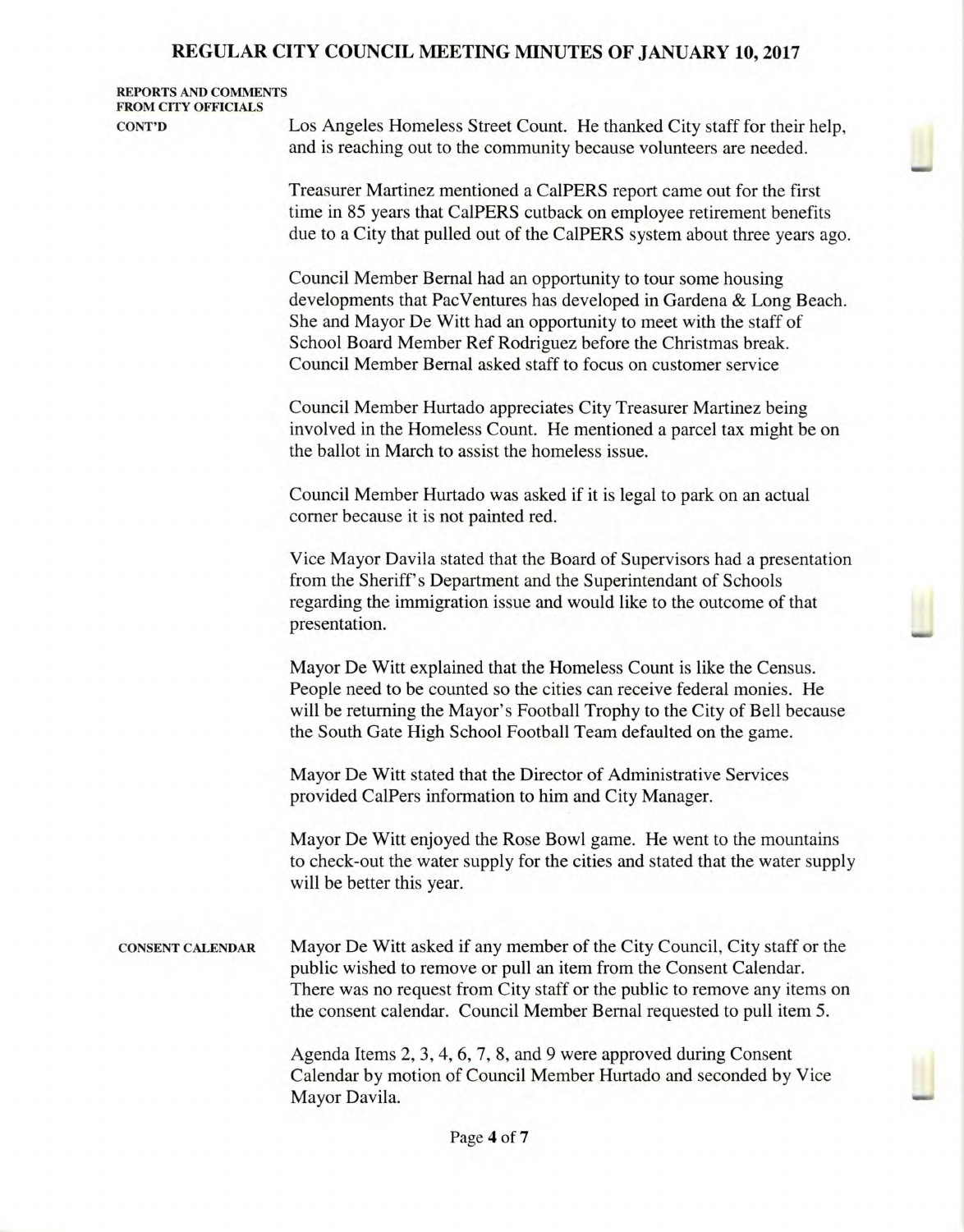MUNICIPAL CODE ADMIN The City Council waived the reading in full and introduced Ordinance No. 2333 entitled — An Ordinance of the City Council of the City of South Gate amending certain sections of Chapter 5.06 (Motion Picture, Television and Photographic Production), of Title 5 (Streets and Sidewalks), of the South Gate Municipal Code pertaining to requirements and procedures for the recording of visual images, during consideration of the Consent Calendar.

#### 3 **PERSONNEL BENEFITS/**

2

**RETIREMENT ADMIN** The City Council waived the reading in full and introduced Ordinance No. 2334 entitled — An Ordinance of the City Council of the City of South Gate authorizing an amendment to the contract between the Board of Administration of the California Public Employees' Retirement System and the City Council of the City of South Gate, during consideration of the Consent Calendar; and

> a. Adopted Resolution No. 7745 entitled — A Resolution of the City Council of the City of South Gate declaring the City Council's intention to approve an amendment to the contract between the Board of Administration of the California Public Employees' Retirement System and the City Council of the City of South Gate.

#### **4 DEVELOPMENT/ ALCOHOLIC**

**BEVERAGE CONTROL** The City Council considered adopting Resolution No. 7746 entitled - A Resolution of the City Council of the City of South Gate making a determination of public convenience or necessity for the sale of beer and wine for on-site consumption at Pizza Studio restaurant located at 5840 Firestone Boulevard, during consideration of the Consent Calendar.

#### **5 PUBLIC WORKS/**

L

**ENGINEERING ADMIN** The City Council approved a Professional Services Agreement (Contract No. 3295) with Nobel Systems, Inc., to update the City's Geographic Information System with the latest technology and infrastructure data for the municipal water and sanitary sewer systems necessary to fill planning, operations and maintenance needs, in an amount not-to exceed \$280,000, by motion of Vice Mayor Davila and seconded by Council Member Hurtado; and

- a. Appropriated \$20,000 from the unassigned balance in the Sewer Fund to Account No. 411-731-71-9568; and
- b. Authorizing the Mayor to execute the Agreement in a form acceptable to the City Attorney.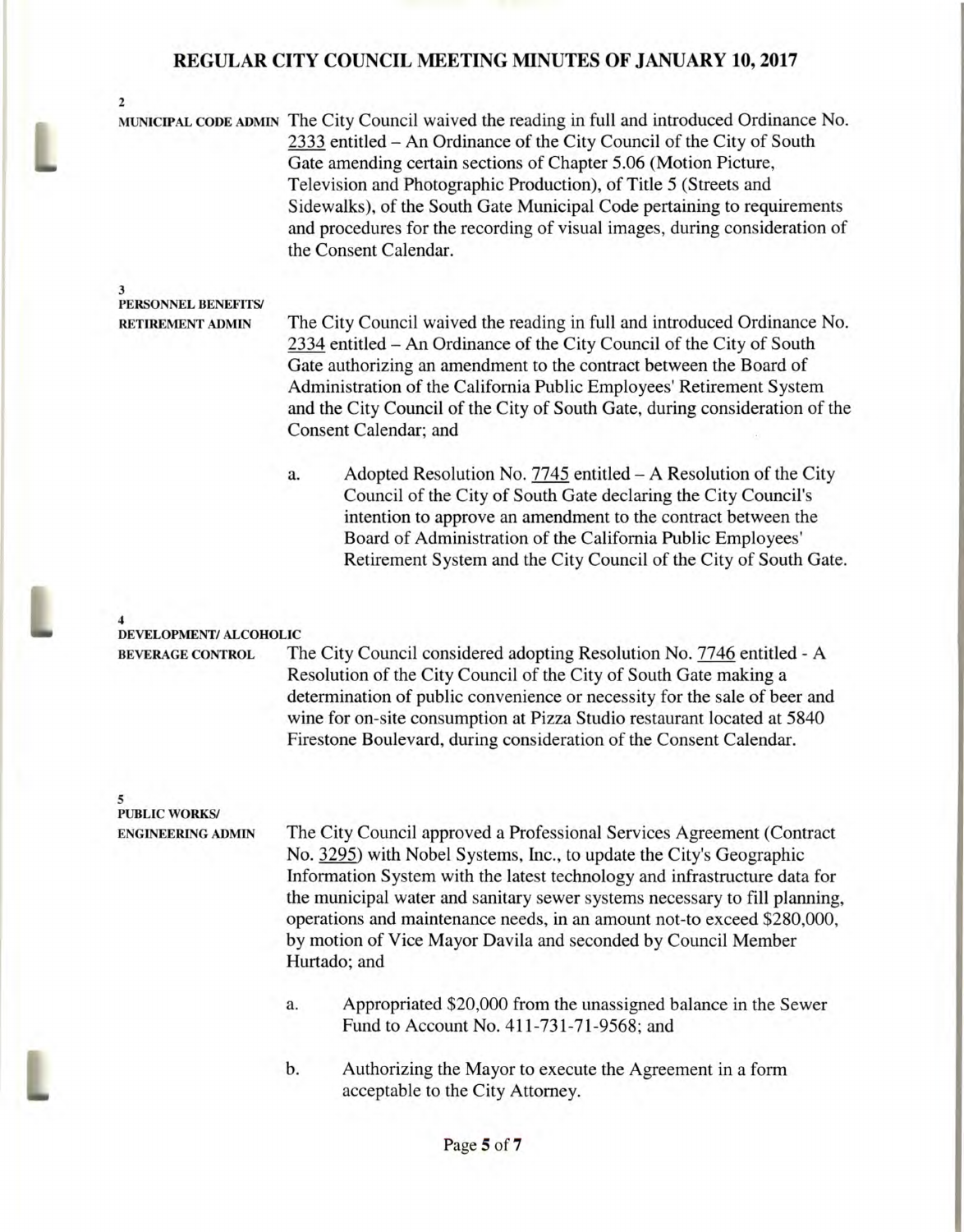| 6<br><b>PURCHASING</b>           |                                                                                                                                                                                                                                                                                                                                                                                                                                                     |  |
|----------------------------------|-----------------------------------------------------------------------------------------------------------------------------------------------------------------------------------------------------------------------------------------------------------------------------------------------------------------------------------------------------------------------------------------------------------------------------------------------------|--|
| <b>SERVICES</b>                  | The City Council authorized the purchase of one Ford F550 truck and<br>aerial unit (Ford F550 Unit) from Altec Industries, Inc., through the<br>National Joint Powers Alliance Cooperative Contract Purchasing Program,<br>necessary for maintenance of municipal electrical systems, in the amount<br>of \$109,447, during consideration of the Consent Calendar; and                                                                              |  |
|                                  | Authorized the City Manager to execute the documents necessary<br>a.<br>to purchase the Ford F550 Unit in forms acceptable to the City<br>Attorney.                                                                                                                                                                                                                                                                                                 |  |
| 7<br><b>PURCHASING</b>           |                                                                                                                                                                                                                                                                                                                                                                                                                                                     |  |
| <b>SERVICES</b>                  | The City authorized the purchase of one Ford F550 Super Cab-N-Chassis<br>with Graffiti Body (Ford F550 Unit) from National Auto Fleet Group<br>through the National Joint Powers Alliance Cooperative Contract<br>Purchasing Program, necessary for graffiti abatement services, in the<br>amount of \$132,500, during consideration of the Consent Calendar; and                                                                                   |  |
|                                  | Transferred \$10,000 in Water Funds from savings forecasted in the<br>a.<br>Water Main Replacement Project, Account No. 411-731-71-9551<br>and Account No. 411-731-71-9549 to Account No. 100-712-29-<br>9003 to fully fund the graffiti removal truck; and                                                                                                                                                                                         |  |
|                                  | Authorized the City Manager to execute the documents necessary<br>b.<br>to purchase the Ford F550 Unit in forms acceptable to the City<br>Attorney.                                                                                                                                                                                                                                                                                                 |  |
| 8                                |                                                                                                                                                                                                                                                                                                                                                                                                                                                     |  |
| <b>SOLID WASTE MGMT</b>          | The City Council authorized the Director of Public Works to initiate a<br>Green Waste Pilot Program necessary to address a request form<br>CalRecycle to implement a permanent Green Waste Program to further<br>comply with SB 1066, in an amount not-to-exceed \$24,000, during<br>consideration of the Consent Calendar, during consideration of the<br>Consent Calendar; and<br>Appropriated \$24,000 from the revenue collected from the<br>a. |  |
|                                  | Waste Management Franchise Agreement to Account No. 413-<br>733-51-6101 to fund the Green Waste Pilot Program.                                                                                                                                                                                                                                                                                                                                      |  |
| 9                                |                                                                                                                                                                                                                                                                                                                                                                                                                                                     |  |
| <b>MINUTES</b>                   | The City Council approved the Special and Regular Meeting minutes of<br>November 22, 2016, during consideration of the Consent Calendar.                                                                                                                                                                                                                                                                                                            |  |
| 10<br><b>EMPLOYMENT RESOURCE</b> |                                                                                                                                                                                                                                                                                                                                                                                                                                                     |  |
| <b>CENTER</b>                    | The City Council appointed Vice Mayor Davila and Council Member<br>Bernal to form a subcommittee with City staff on the development of the<br>South Gate Employment Resource Center.                                                                                                                                                                                                                                                                |  |